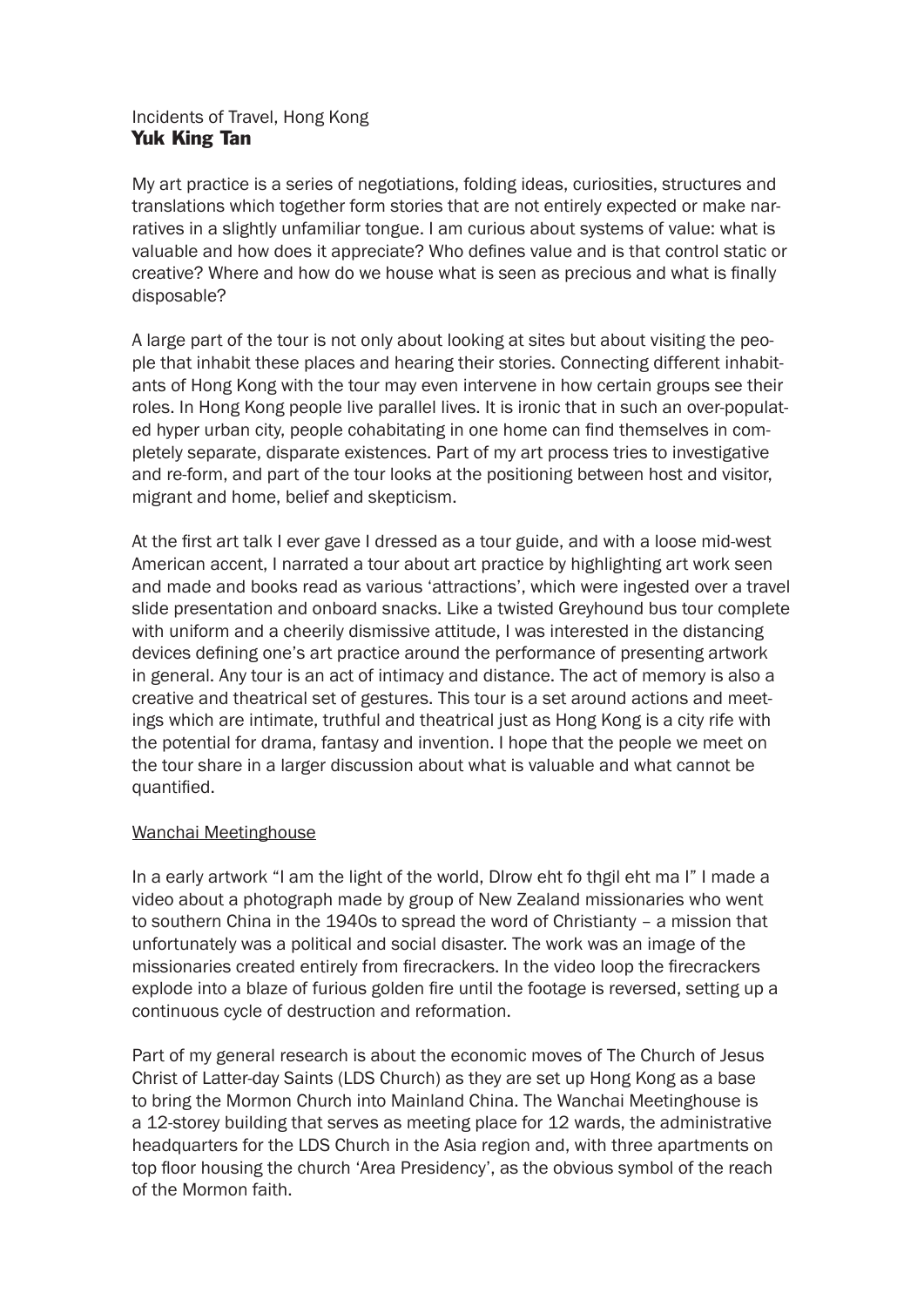Designed by a Mormon architect Leland Gray and his son Stephen Gray its presence suggests that one of the most regimented Christian religions in the world will also move towards a strong presence in China. Inside the Meetinghouse is a maze of rooms: sports courts, multi-purpose prayer-zones, music and classrooms all decorated with spiritually focused paintings. The Church of the Latter Day Saints requires one-tenth of their follower's income as part of the tilling process and also committed unpaid service such as the two-year missionary tours undertaken by 19-25 year old Mormons. I became interested in the missionaries ideas about language, belief, politics and service. Most of the missionaries are required to learn as much about their host country and language of the country as possible, they even have at times have a new terminology that fuses the slang from the host country with the language of the faith and church. The Wan Chai Meetinghouse has become a type of "one-stop baptism shop" where Mainland Chinese people can be anointed a 'Mormon' in just twelve hours to try to circumnavigate the backlash from communist officials. As most of the churches in Hong Kong are run on a tight economic business model, the possibility of using the city as a base into China's billion possible new recruits can be seen of as an golden, priceless opportunity.

## Chung King and Mirador Mansions

Built in the 1960s Chung King Mansions were built for a higher level of economic strata because of their height and type of construction. Now they house the largest amount of guesthouses and the greatest level of ethnic diversity in Hong Kong. It has been called the by Time magazine "Best Example of Globalization in Action" or by Gordon Mathews "the backside or globalism". The economic trade passing through these two buildings has been significant enough to have a cause and effect in the entire region. Hong Kong anthropologist Gordon Mathews states that 20% of the mobile phones in sub-Saharan Africa have been traded through these buildings. He goes on to say:

"Chungking Mansions figures as an important depot of the worldwide movement of goods and capital to and from the developing world - low-end globalization", reports CNN.go. These two buildings are described by Surajit Chakravarty in his 'Dissertation in Urban planning – Social Sciences' as "spaces of market-culturalism with tensions arising from this hyper "market-culturalism", a socio-spatial condition (or entity) whereby identity is expressed through the market, legitimacy sought through consumption, and interaction between communities is marked by a spirit of competition, with tensions persisting under the façade of cooperation."

I became interested in the light well structures when I first arrived in Hong Kong. They seemed something like a physical metaphor for the very density of change that Hong Kong aspires too achieve. The pipes and internal systems climbing up the buildings are a form of root system and, as the bars barricading the top of the wells are unable to prevent large collection of rubbish thrown at the bottom, the wells suggest the contrasts between daylight with dark obscurity, connection versus containment. A friend, who is a caretaker of the poorest housing estates in Hong Kong, once described a story where a young man wrenched off the bars at the top of the light well and from a cocktail of hallucinogens and perhaps suicidal thoughts jumped down the well. After hitting most of the air conditioners and injuring himself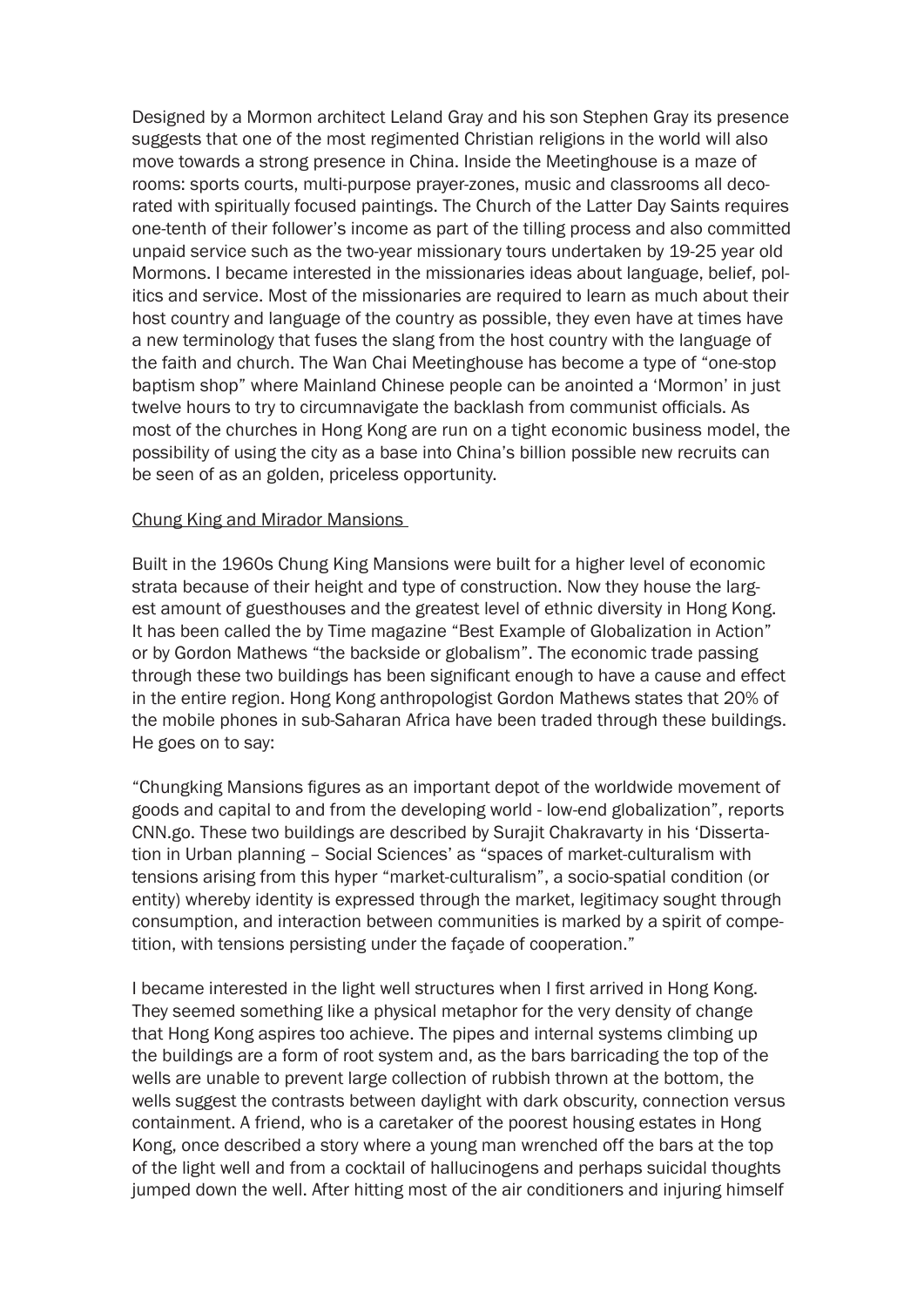on the metal clothing racks he hit the bottom but survived as his body was expectedly cushioned by the huge amount of garbage that had been tossed down there.

With regards to Chung King mansions, Hong Kong filmmaker Wong Kar-Wai has said that "…its 200 lodgings, it is a mix of different cultures ... a legendary place where the relations between the people are very complicated. It has always fascinated and intrigued me. It is also a permanent hotspot for the cops in HK because of the illegal traffic that takes place there. That mass-populated and hyperactive place is a great metaphor for the town herself…"

At Chung King Mansions we will be lead through the floors by another filmmaker, Berlin-based Elke Marhöfer who currently lives in the mansions recording and researching the stories from African traders for a film about exchange, migrants and trading with sub-Saharan Africa.

## Kowloon Mosque

The tour of the Kowloon Mosque is lead by an Imam, Muhammad Ashrad. Both the mansions and the Kowloon Mosque hold 4,000 people and in many ways the two structures have defined the urban population of that area. As the largest and most attended mosque in Hong Kong it also shaped the development of that area, servicing and encouraging the Muslim population to stay and work in close proximity for prayer and for counsel. Most large religious institutions are constructed around notions of belief and grandiosity. The chandeliered grandeur of the main prayer space of the mosque has becomes its own inspirational jewel at the heart of the Muslim in Hong Kong yet by keeping the Muslim population centered around one area, it can be seen as problematic, creating a type of social isolation tank which acerbates the homogeneity of Hong Kong's cultural make-up.

## Chai Wan Working Cargo Area – Recycling Industry

My home overlooks the recycling depot of Chai Wan and it's a daily activity to watch the progress of the boats filled with compacted paper and scrap metal move through the harbour. Two of my art projects have looked at value in terms of recycling and labour. The video 'Scavenger' followed the work of elderly recycle-trolley workers, named 'scavengers' in Hong Kong, and in the video 'Limit of Visibility' I filmed the progress of the recycling material around the cargo areas and as it is loaded on ships that take the material to various sites in Hong Kong and China.

The government owns all of Hong Kong's cargo working areas but private operators lease parts of the cargo bay from the government so that the refuse industry balances in tension between private enterprise and public management. One of the operators of the Chai Wan cargo bay will take us on a tour of the area and talk about his business working in the district over the last four years.

The compacted cubes of paper and cardboard, craned from trucks into formal grids carpeting the long barges, can seen as a refuse landscape, the material creating its own mountains and valleys. Compacted into modernist blocks, the previously loose paper detritus is the byproduct of a booming information industry. Distributed be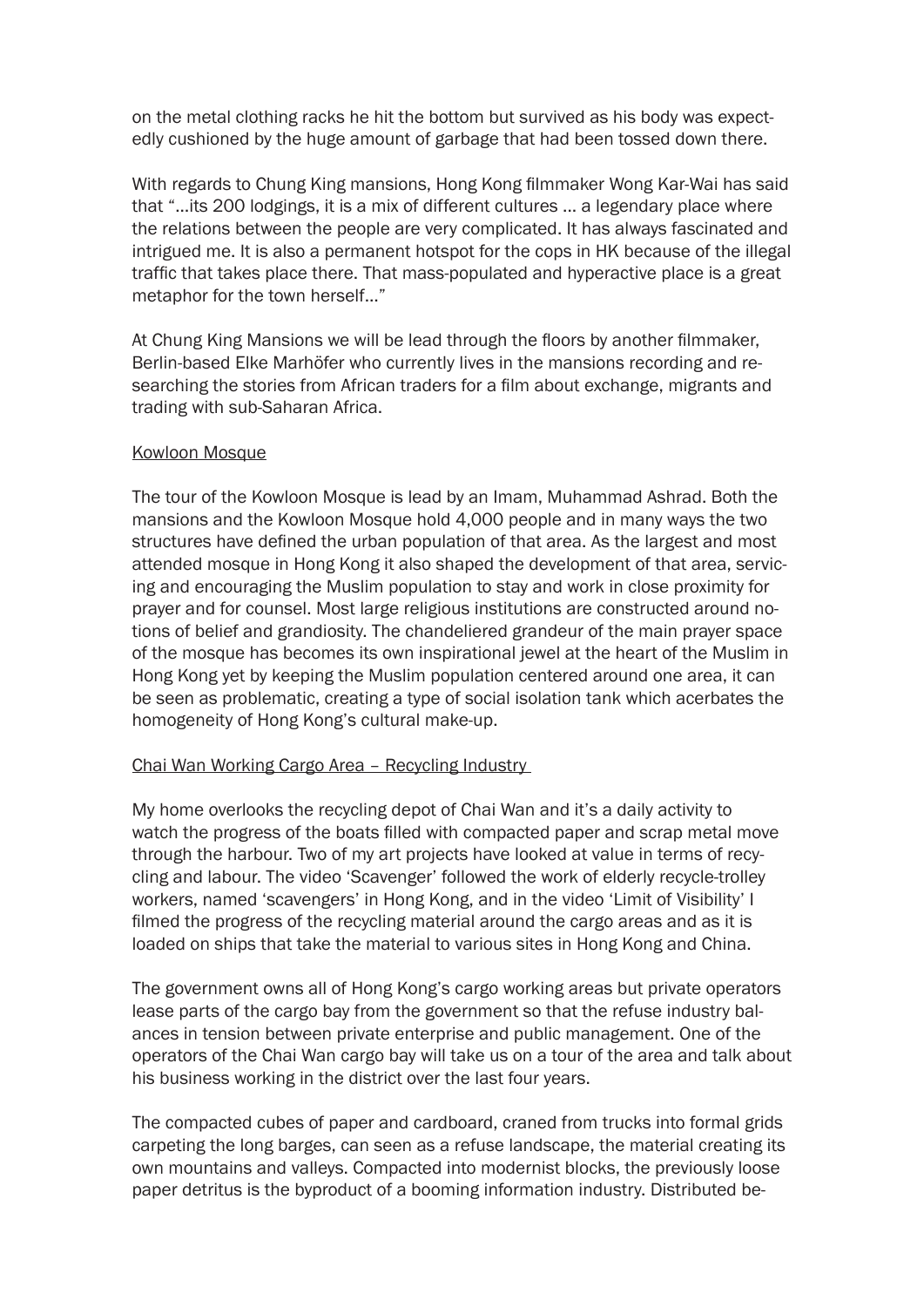tween masses of ships and industrial crane equipment, this material is prepared to become another kind of vast colony. Sent to less developed countries further broken down and salvaged, the waste material is a literal paper trail about the scale, power and wastage of economic development and trade. The sheer tonnage of the paper and the beauty of its compressed form about to undergo future transformation are all tied to the fluctuating market value attached to refuse material.

The recycling industry that brought in so much revenue through the last ten years to 'recycle cities' in China has been stymied by the global market slowdown. There are times where the material shipped to China has lost most of its share value over the travel time between ports. The paper cubes are like giant books from the transactions of the city, which now may only be used as landfill. There were stories from China that refuse paper blocks are being used as less than stable filler in creating reclaimed land. For Hong Kong, waste and recycling will always be a complicated issue in a dense and expensive land and property-controlled city.

## Fishing Boat Tour

The Chai Wan cargo bay operator who has an office on the Cargo Bay, also runs a small charter boat service from Chai Wan.

There is also a fishing boat area close by and we will take a small boat out into the harbour to look at the Hong Kong coastline from both urban and mountain landscape perspective over the sea. The famous Chinese painting trope of mountains and mist painting can be literally seen in Hong Kong landscape. I think of the philosophical traditions of the mountains and mist ink painting or mountain water as an analogy to the values of Hong Kong. The symbolism of a singular figure against nature, or in this case the mountains shrouding a hyper-dense urbanization can be seen best over sunset in a creaky fishing boat navigating between the large cargo tankers and cruise liners.

While on the harbour we will visit the largest Tin Hau Temple in Tai Mui Wan (or Joss House Bay) which can only be accessed by water as well as the floating fishing villages of Fat Tong Mun.

#### Filipina Summit

We end with the tour with a dinner at a tiny boarding house where nine domestic helpers will make a meal from the Philippines and discuss political and personal issues around life as a Filipina woman working in Hong Kong.

These woman are friends, some of whom I have met, as part of a previous project 'Helper' 2009 in which a group of domestic helpers inhabited an gallery in Hong Kong to become both living sculptures and gallery invigilators for the duration of the exhibition.

Excerpt from Beth Laygo Interview – part of the 2009 project 'Helper' presented at 1aSpace, Hong Kong:

"I am a person behind everyone. We are always invisible, and if you want to call your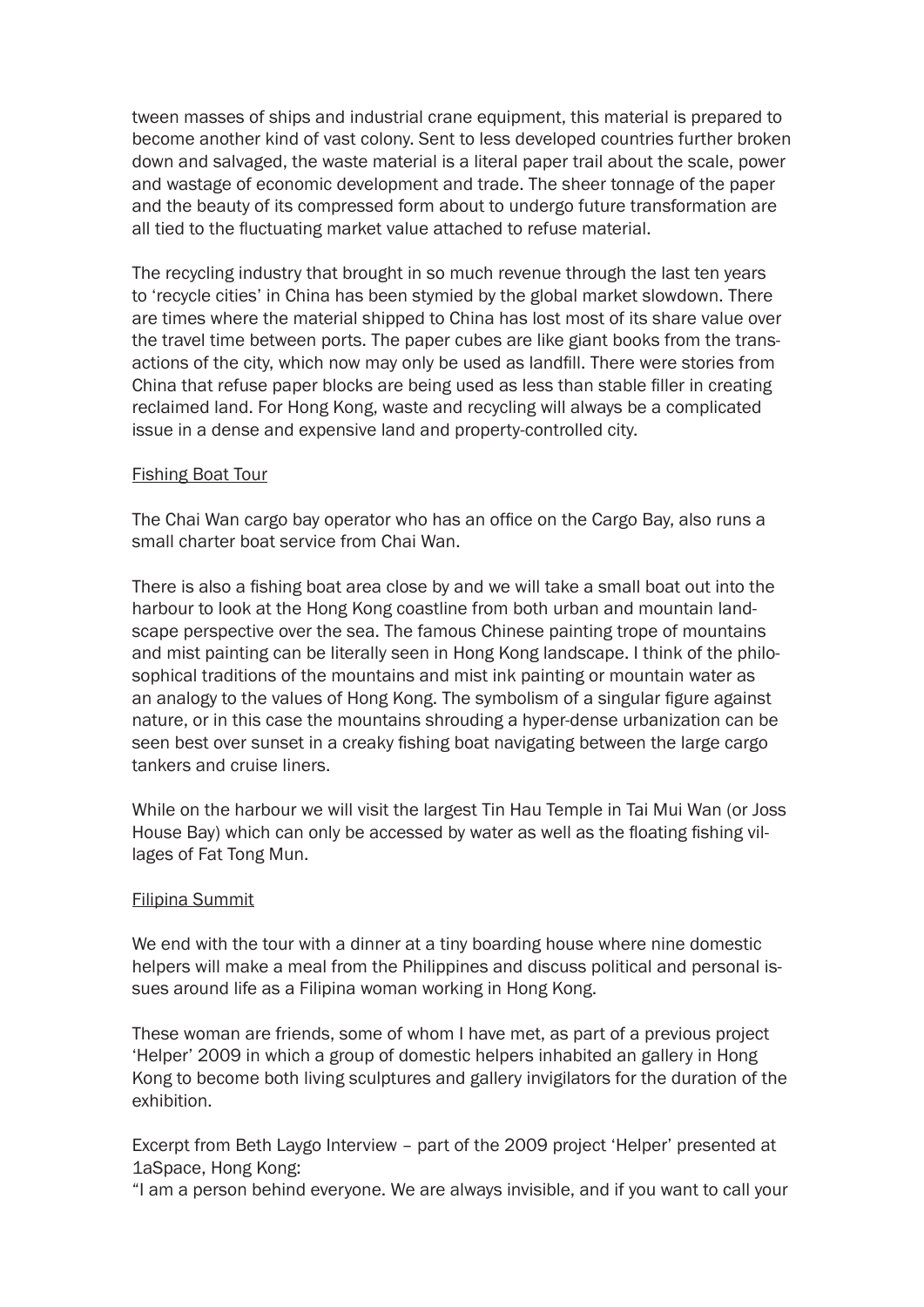work something, well, it should be just H, like Hey, or just like the sound 'Hhh", or H\_\_\_\_ with a gap. That's like us - without a name. I have to subdue my personality, be in the background. Sometimes I feel as if I am losing myself piece by piece. Everyday a little part is gone, the worse thing is that it's your self-confidence. And as time goes on you are lost, you have to be humble, and it's so hard to be quiet all the time. You know… it's like I left my personality home in the Philippines.

We have a relationship based on verbs. My employer does not speak English, and I do not yet know how to speak Cantonese. We always use verbs in our everyday life, so we do action words. Not nouns or adjectives, the verb relationship.

It's okay to be called maid, because we are like that. But sometimes it's so degrading. Just like a helper, you are really helping and when you are really helping you feel satisfaction, you feel joy and happiness and you feel some fulfillment. Just like, 'maid', is a bit above a slave. It's so very low. When called a maid, it is a compulsory word. You are obliged to do it and have no choice.

That is an irony, even for us, that we are going to other countries taking care of others kids to have more money for our kids. Just like them, the employers, they entrust us their kids and we bring them up so they can make more money. It is bad, but needed in this kind of society, for this kind of lifestyle that we all want. Because we must enjoy life. It is in our nature to seek what others have. Though it is sometimes more about wants than necessities.

The most difficult part is the adjustment period. It's a very long adjustment period. Both parties must put up with each other; you have your own attitudes, upbringing and values. So of course I try to correct mine, but also you must adjust to my values.

I will do in the gallery space what needs to be done, if I need to sweep the floor I will sweep, if there is dust I will dust the pictures. But we are used to it, is very hard to get away from your routine. When you are used to doing it, it is very hard to stop. The routine is sometimes boring; I am a person who likes to do fieldwork. It's so boring if it's just about the floor and house. Not everyday you have someone to talk to because everyday is very busy. It's so comforting to be able to talk.

It's quite bad; the Philippines is poor because there is so much politicking. They think about politics without considering the needs of the people. The people get poorer and poorer. I studied accountancy. To be working is a necessity; no mother wants to be away from her kids. We are the 'light of the home', yet we must go out and earn money.

I cannot explain art; art is something other people have like a gift, its drawing and pictures. Art is a gift, something that not everyone appreciates. Something its about dreams, sometimes its when things that are extra good. I feel so honored and thankful; it's not everybody that wants us to be an artwork. My daughter is good at drawing."